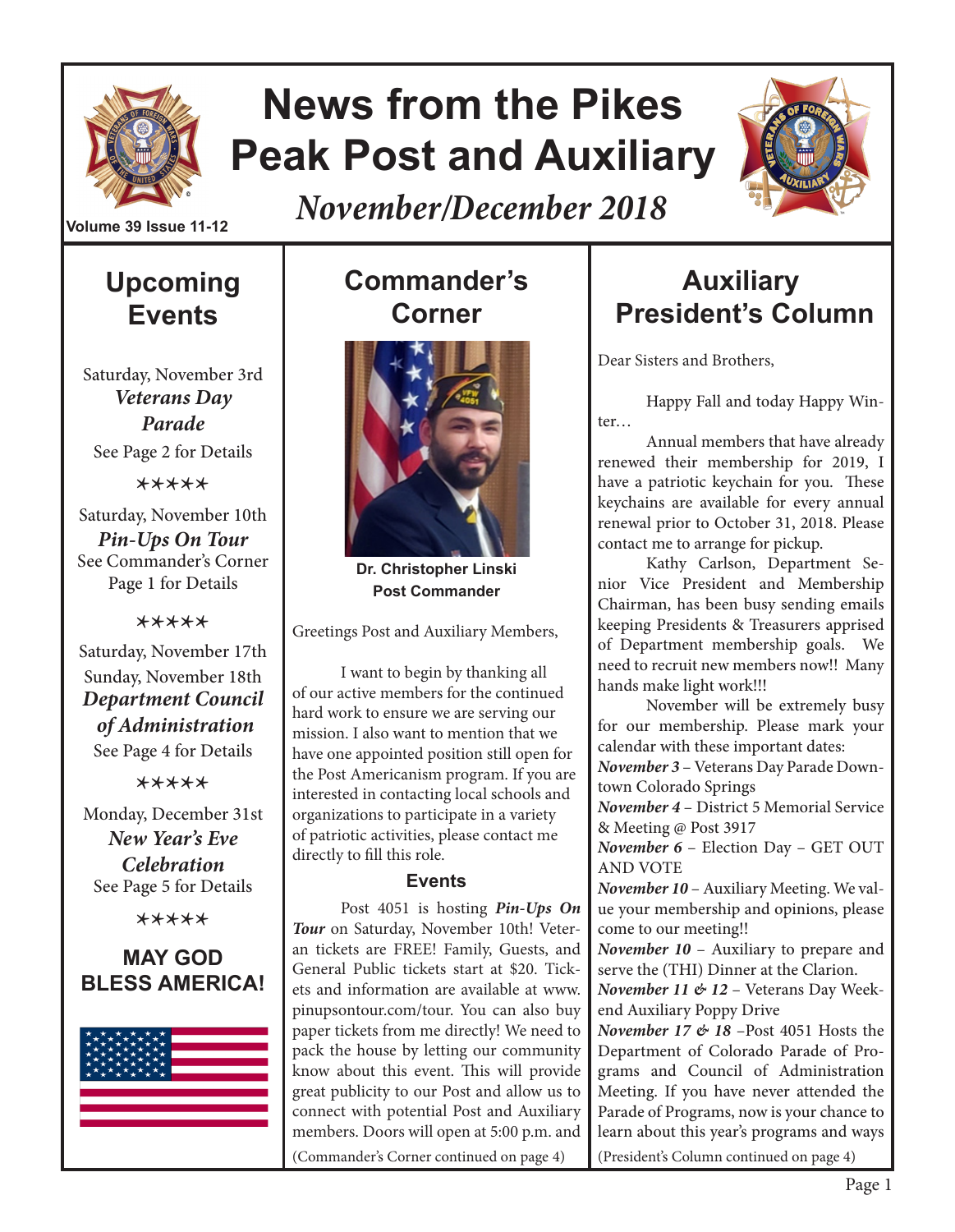#### **VFW Post 4051 Officers For 2018-2019**

**VFW Post 4051 Auxiliary Officers For 2018-2019**

Post Commander Dr. Christopher Linski Senior Vice Commander Galen Steele **Junior Vice Commander** Bob Green Quartermaster Joe Cormier Chaplain Jim Griffith Judge Advocate Bob Green Surgeon LeRoy Jensen 1-Year Trustee John Mazzella 2-Year Trustee Barbara Green 3-Year Trustee Eric Veed Adjutant Duane Knutson Service Officer **Jeremy Johnson**<br>House Committee **Algebra**<br>Rick Archuleta House Committee Ways and Means Dennis Snider Membership Galen Steele Officer of the Day Jeremy Johnson Guard Val Bernal Legislative Dr. D. J. Alberts Entertainment John Mazzella Buddy Poppy James Griffith<br>Americanism VACANT Americanism Community Activities Barbara Green Adopt-A-Unit Paige Lanier National Home Dr. Christopher Linski<br>Honor/Color Guard Brian Michaud Honor/Color Guard Flag Committee LeRoy Jensen ROTC/JROTC Barbara Green Boy Scouts Dr. Christopher Linski Public Servant Program VACANT Voice of Democracy & Teacher of the Year Amy Earley<br>Public Affairs Ron Marsha Webmaster Bill Thomas Bingo Games Manager Jerry Walter

Amy Earley

Ron Marshall

## **Editorial Staff**

Editor Bill Thomas Assistant Editor Ron Marshall

Post Commander Dr. Christopher Linski

#### **Veterans Day Parade**

The Post and Auxiliary will be participating in the Colorado Springs Veterans Day Parade again this year. We will meet at the Post at 8:00 a.m. on Saturday, November 3, for coffee and donuts. Shortly thereafter, we will assemble and decorate the trailer and move to our marshalling position. Post 4051 will be in position 15 this year. The parade begins at 10:00 a.m. *Please join us*!

Senior Vice President **Junior Vice President Mandy Linski** Secretary/Treasurer Rachel Brown Chaplain Rita Christensen Conductress Carol Archuleta Guard Carol Knutson Patriotic Instructor Carol Knutson Trustee #1 Rita Christensen Trustee #2 Mike Walker Trustee #3 Carol Knutson Games Manager Rita Christensen Americanism Carol Knutson Buddy Poppy/National Home Mike Walker Chaplain's Report Rita Christensen Community Service Report Mandy Linski Extension Historian/Media Relations Tami Veed Hospital Rachel Brown<br>
Legislative Rachel Brown Membership & Recruitment Scholarships Rachel Brown Veterans & Family Support All Members Voice of Democracy & Patriot's Pen Vacant Youth Activities Tami Veed

President Tami Veed<br>
Senior Vice President Mike Walker Rachel Brown<br>Mike Walker & Tami Veed

# **Buddy Poppies**

Buddy Poppy distribution will be on Saturday, November 10th and Sunday, November 11th at the Safeway Stores on N. Powers Boulevard & Constitution, and N. Circle Drive. and Galley Road.

Volunteers will be treated to breakfast on Saturday at the Village Inn on Academy & Palmer Park at 7-8 a.m. Poppy distribution will be 9 a.m. to 2 p.m. Wear the VFW uniform or a military style cap.

For more info, please call Jim Griffith at (719) 200- 8235.

## **To Report A Death**

*To report a death of a Post member, please contact Chaplain James Griffith, (719) 632-9874 or for an Auxiliary member, contact Chaplain Rita Christensen, (719) 598-0613. Also, you may leave information either at the club or on the bulletin board so that proper follow-up can be taken.* 

 *Please include: Name of Deceased; Date of Call; Date of Services; Funeral Home (if known); Your Name, . Phone Number and/or Other Point of Contact*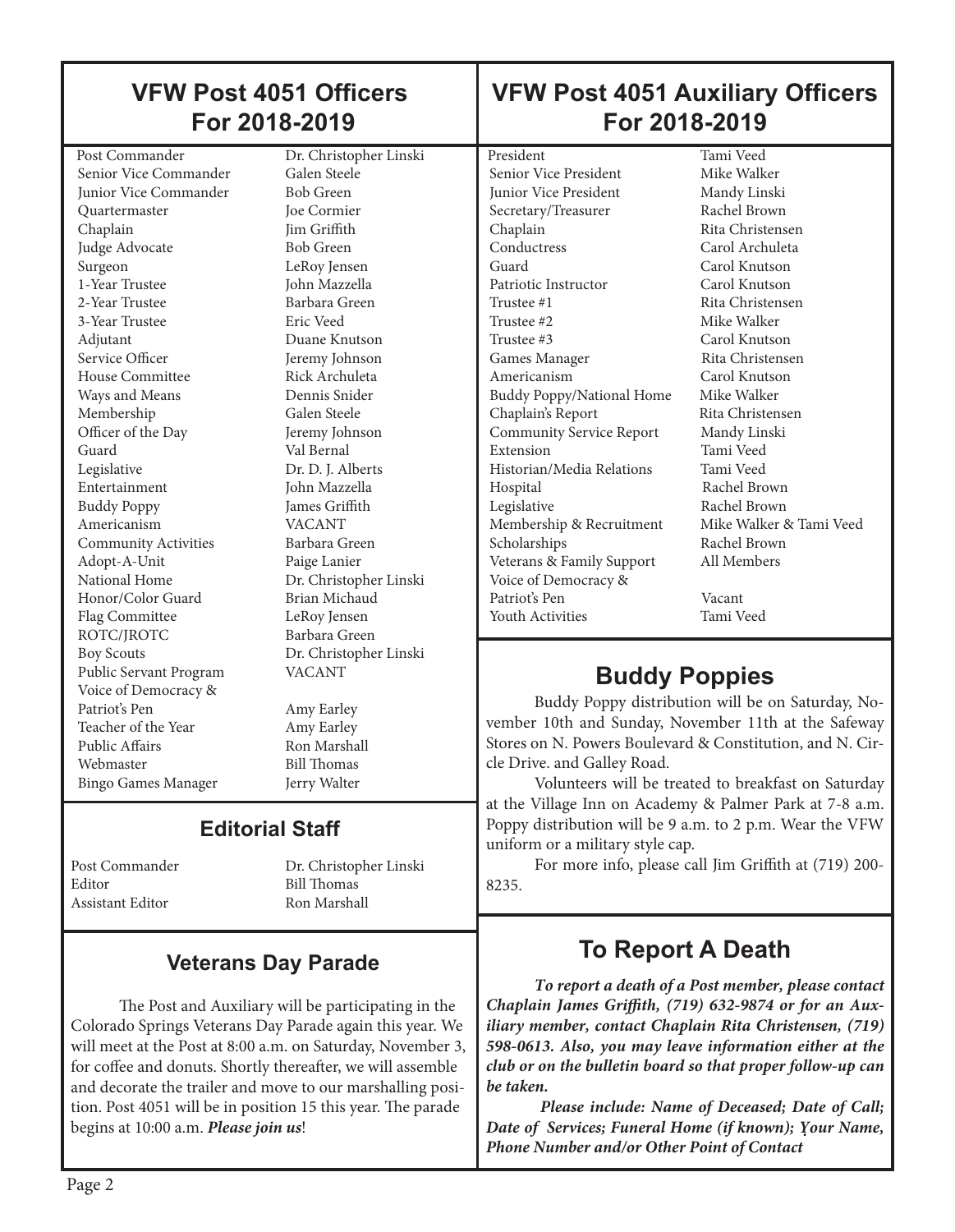#### **Chaplain's Report**

"I will lift up my eyes unto the hills from whence comes my help. My help comes from the Lord, the Maker of heaven and earth." *Psalm 121:1-2*

"I have always said I would not have been president had it not been for my experience in North Dakota." *President Theodore Roosevelt*

In June, my wife and I took a trip to visit one of the two last states in the U.S. that we have not seen - North Dakota. We had a great time seeing the shows in Medora, horseback riding through the Theodore Roosevelt "Badlands" National Park, and seeing his two ranches; the Elkhorn and the Maltese Cross.

Roosevelt made it clear several places in his writings that his Dakota experience not only laid the grounds for his later Presidency, but also saved his life. Roosevelt arrived in the Dakotas a nearly broken man shortly after the death of his beloved mother and his young wife on the same day. He got there at a time when his political hopes for reform in New York were at their lowest point. While there, he invested in two cattle ranches which eventually went bust in the Great Blizzard of 1899 which killed hundreds of thousands of cattle and many people across the Central and Northern Plains. He engaged in a running gunfight with a Sioux holdout, with friends, captured several noted bad men and thieves. He participated in at least two major cattle drives spending 18-hour days in the saddle in dusty heat and on miserable rations and often polluted water.

Tell me how was this a good time? He also wrote and reflected, reveled in nature and Nature's God and healed of his wounds to body and soul. His time in the "real West" of work, hardship and struggle became his school of the soul. God is our help he often reflected in that difficult but unforgettable time. It laid the foundation for all that would come: Kettle Hill in Cuba and his later Presidency, but most of all it laid the foundation of the man of faith who would endure blindness in one eye, several assassination attempts, and a horrific scientific expedition up the River of Doubt in the Amazon country that almost took his life. It was only this hardening in beauty and settling in grace that prepared him for his daughter Ethel to serve in France as a nurse, the grave wounding of his sons Theodore Jr. and Archie with the 26th Infantry Division in World War I, and the death of his youngest son and World War I pilot Kermit. God is there as our help and strength when we see it or not.

Call me at (719) 200-8223 if I can be of assistance.

Sincerely, James Griffith Post Chaplain

#### **Auxiliary Chaplain's Column**

Dear Auxiliary Members,

A thinking of you card was mailed to Auxiliary Past President Jane Hart who is recovering at home from recent surgery. A sympathy card was sent to Post 4051 Life Member Don Perry on the death of his wife Auxiliary Member Linda Perry. The Auxiliary Charter was draped in Linda's memory at our October meeting and a donation sent to the Alzheimer's Association in her name. A sympathy card and donation were sent to Sandra Walter on the death of her mother, Life Auxiliary Member, Phyllis Irsik and the Auxiliary Charter was draped in her member at our September meeting. We were notified by Springs Funeral Home of the passing of Auxiliary Member Anne Keller. A card was mailed to her family at her last known address, and the Auxiliary Charter was draped in her memory at our October meeting. A sympathy card was sent to Auxiliary Life Member Katherine Mauldin on the death of her husband, Post 4051 Life Member George Mauldin.

#### *"Death brings a pain no one else can touch or feel. Love leaves a memory no one can steal."* (Unknown)

 If you know of any member who is ill, recovering, in the hospital or just in need of a kind word please call me at (719) 598-0613.

Sincerely, Auxiliary Chaplain Rita Cristensen



#### **VFW 4051 Bingo**

VFW 4051 Bingo pays the big bills for the Post like utilities, insurance, etc. Our bingo sessions are on Tuesday and Friday each week at the North Carefree Bingo Hall, 3440 N Carefree Circle, a block west of Academy on North Carefree. Each bingo team needs 7 or 8 people to work from about 11:00 a.m. to 3:00 p.m. We really need a couple more workers for each session. If you can work both sessions – GREAT! But just one day a week would really help. Please contact the Post Leadership team if you would like more information about this important activity.

#### **SUPPORT VFW 4051 BINGO!**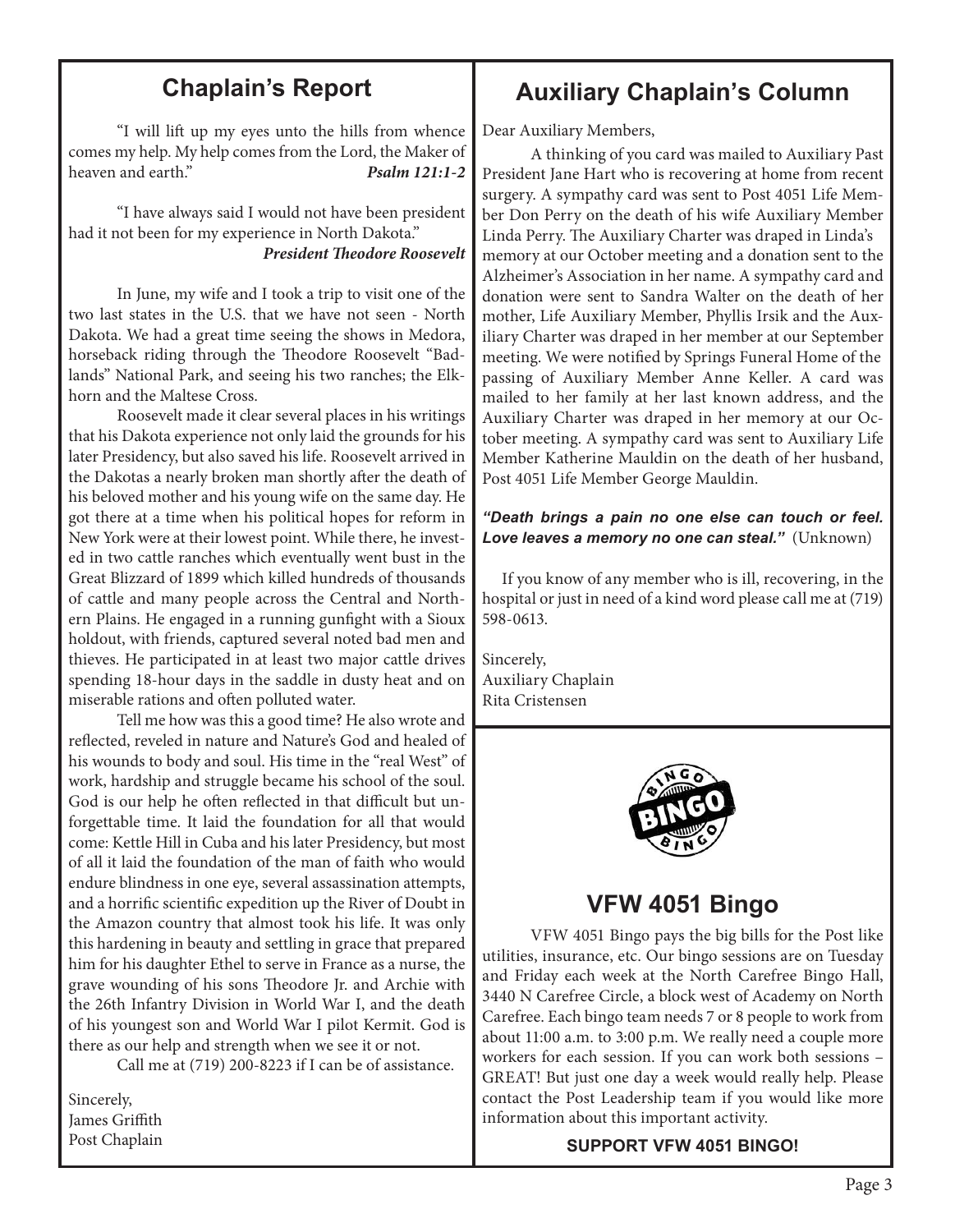and the show will start at 6:00pm.

We are also hosting the Department Council of Administration from November 17-18. All members are welcome to come down and mingle with Post, District, and Department representatives. Please RSVP to attend our Prime Rib Dinner (\$12) on November 17. All attendees are welcome to stay for a FREE evening of dancing with DJ Done Entertainment!

This is a reminder that the *Post Hours Have Changed.* They are now: Sun: 11 a.m.-10 p.m. Mon: 6-10 p.m. Tue: Rentals Wed: Rentals Thu: 6-10 p.m. Fri: 4-10 p.m. Sat: Rentals. Please support us by stopping by and enjoying time with fellow comrades, friends, and family!

Yours in Comradeship, Dr. Christopher Linski Post Commander Commander@vfw4051.us

#### **Department Council of Administration Weekend**

**We need your help!** Volunteers are needed to assist with preparing the meals during the Council of Administration weekend (Nov. 17-18). This will include volunteers for ordering and picking up store items, preparing and cooking food for Saturday night's Prime Rib Dinner, and setting up/serving food throughout the weekend. Some of these volunteers must be people who are not attending COA workshops on Saturday. If you are able to assist, please notify Post Commander Christopher Linski at (719) 231-5094 or Commander@vfw4051.us.

### **Membership Contacts**

If your email address has changed, please let us know. Our current roster comes from your membership profile from the National VFW web site. If your profile is not updated, you may not be receiving current communications! And, as always, if you have any comments or suggestions for the operations of our Post, I want to hear from you. I cannot assist if I do not know about your concerns. I am honored to serve as the Post Commander, and I look forward to leading our Post for the next fraternal year!

Yours in Comradeship, Dr. Christopher Linski Post Commander Commander@vfw4051.us (Auxiliary President's Column Continued)

to promote them! The Post and Auxiliary will need many volunteers all weekend to provide meals Friday & Saturday nights, Saturday lunch, and Saturday & Sunday continental breakfast. Call me to sign up to volunteer with anything!! *December* 9 – Annual Eggnog Party

#### **Upcoming Auxiliary Dinners**

*November 16* – Thanksgiving Dinner *December 14* – Christmas Dinner Do not forget to call the post (719-632-9874) to make reservations before Wednesday @ 5 pm prior to the dinner.

As always, I remain loyally yours, Tami Veed Auxiliary President Cell - (719) 238-3543; Email - president@VFW4051.us

#### **Honor Flight Southern Colorado**

Joe Potter and I were honored to be selected for the 11-13 October Honor Flight to Washington, D.C. There were 24 veterans on this flight consisting of only two WWII Vets (one also later served in the Korean War); Eleven served in Korea (three also served in Vietnam), and 12 Vietnam Vets. All of us, plus spouses or other relatives, attended a wonderful luncheon at the DoubleTree Hotel on 23 September where we all received needed information, were fitted for our red shirts, jackets, and caps, and had numerous photos of us taken. Each of us received a beautiful quilted blanket.

On October 11th, the bus departed the hotel and took us to Denver International Airport to board a Southwest Airlines flight to Washington D.C. Upon arrival, we were taken to our Hilton Hotel and had a very nice dinner. On Friday morning, we were taken to the WWII, Korean, Vietnam, Marine Corps, and Lincoln memorials for touring and viewing. Next was Arlington National Cemetery and the Tomb of the Unknown Soldier in a special area for us to watch the changing of the guards ceremony. Saturday morning we were taken to the Air Force Memorial near the Pentagon and then on to Baltimore Washington International Airport for our flight to Denver. Upon landing, we were taken by bus to Colorado Springs with a State Police escort where our families and friends, along with a very large crowd, greeted us at the hotel with a special ceremony. Even though a lot of tears were shed by the veterans, it was a wonderful trip! For any veteran eligible to take an Honor Flight trip, you can get all the details from the website honorflightsoco.org. While not yet planned, the next trip should be in April 2019.

Ron Marshall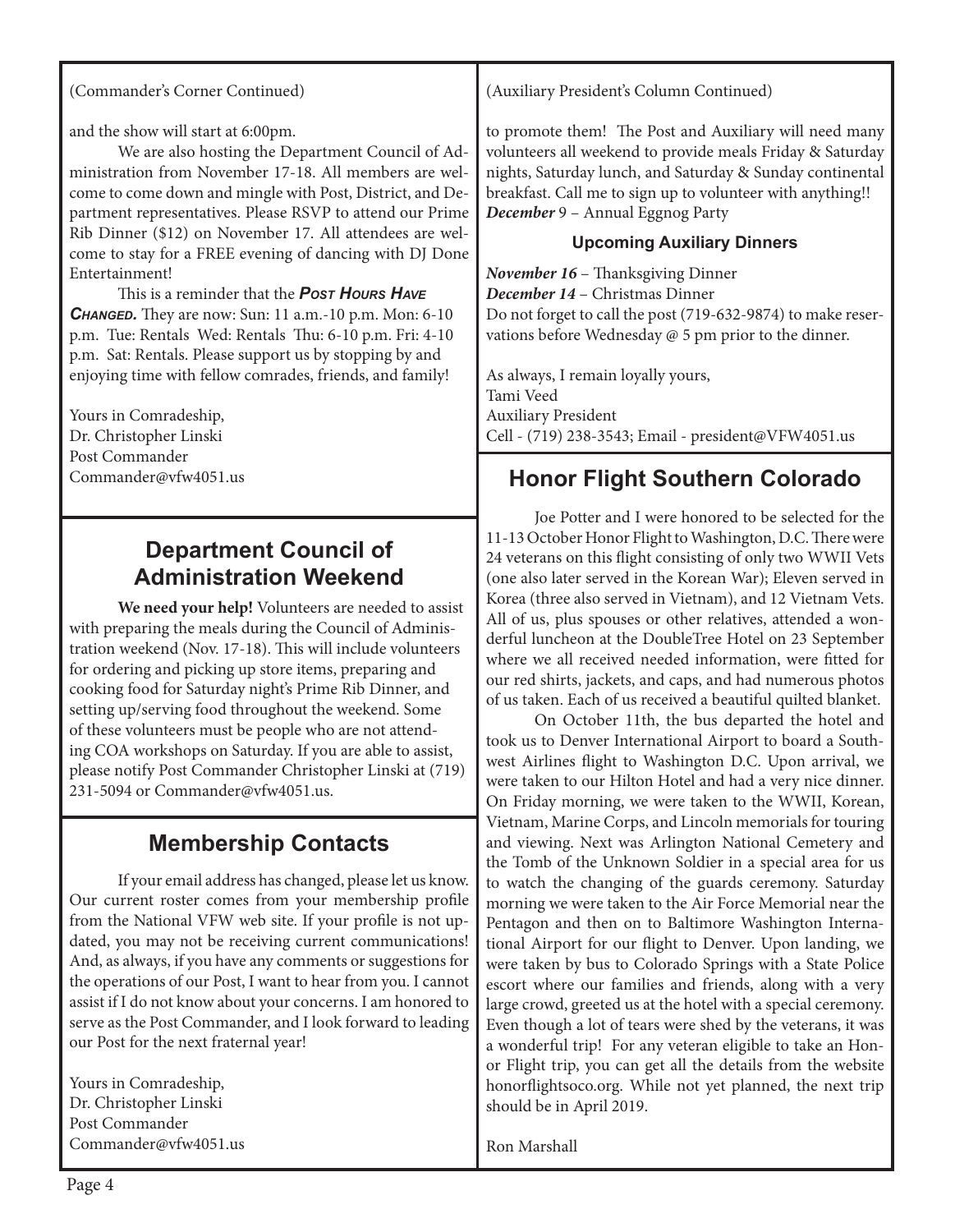### **Chairman of the House Committee's Column**

Dear Members,

With the winter months and the holidays fast approaching, we need to turn our attention to help those in need. Please remember to bring non-perishable food items for the Silver Key Box when attending any Post or Auxiliary function or our Friday dinner and dances. Gently used clothing is also accepted!

Also, our Post collects new toys for the Toys for Tots campaign to distribute toys to needy families in the Pikes Peak Southern Colorado District for Christmas. This is sponsored by the Marine Corps Detachment. If you can help provide donations for our community, it is greatly appreciated.

We want to thank Ron Jones for his time and effort for keeping our area outside clean of trash and debris.

Since our last newsletter, we have not had any breakdowns, or new problems, which is GOOD NEWS!

In closing we wish all our Post members and Friends a Joyous Holiday Season for 2018!

Yours in Service, Chairman, Rick Archuleta

Board members: LeRoy Jensen, Jerry Walter & Joe Cormier Alternates: Duane Knutson & Ron Marshall

#### **New Year's Eve Celebration**

It is that time of year! We have begun preparations for our New Year's Eve Celebration on December 31st and we hope you will help us celebrate! We will open at 5:30 p.m. and stay through the New Year. Great music and dancing will be provided by the Carlos Crull Trio, but only after an excellent meal of Shrimp Cocktail and Prime Rib (served from 6:30 to 7:30pm)! We will open reservations on November 16th and close reservations on December 16th. Contact the Post at (719) 632-9874 during those dates to reserve your spot for the greatest party in town. Dinner is \$25. Dancing is \$25. If you are going to stay for both, it is only \$45 total. You could even win some prizes in our raffles or win cash in our 50/50 drawing! We hope to see you there.

*P.S. If you are interested in assisting in New Year's Eve operations before and during the event, please contact the Post Commander. Also, we will be accepting raffle items through December 28th.*



# **TAPS**

#### **Post Frank Reed, Edward Odachowski, & George Earl Maudin**

#### **Auxiliary Linda Perry, Phyllis Irsik, Anne Keller**

Each of our departed Comrades made a special contribution to our Nation, our Community, and our Post.

Sincerely, James Griffith Post Chaplain



# **Post Surgeon's Report**

Dear Comrades:

We took several canned goods and other groceries to Silver Key, as well as 12 loaves of bread from the Bread Store. There is a list of requested food items listed over the Silver Key box by the front entrance of the Post. Silver Key is also requesting clean, gently used clothing.

We appreciate your donations of any torn, soiled or American Flags in need of replacement. We take them to the American Legion Post 209 for ceremonial disposal.

Please continue to let me know whenever one of our veterans is in ill health, in the hospital, or unfortunately has deceased.

LeRoy Jensen Post Surgeon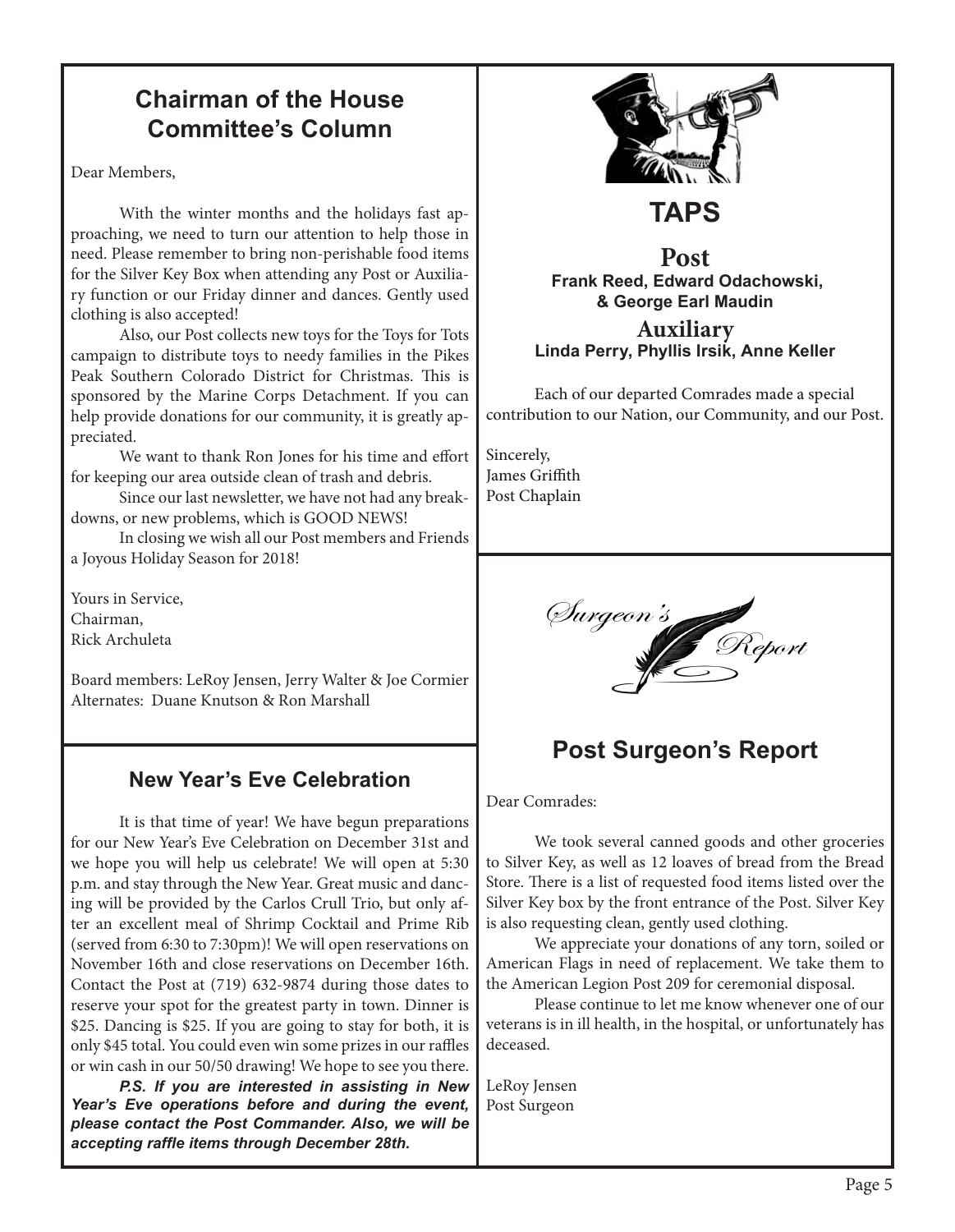| <b>DINNER 6 PM \$10.00</b>                                                 |              |                                                                    | NOVEMBER 2018                                                                                       |                     | DANCE 7 TO 10 PM                                                                                                 |                                                                                 |
|----------------------------------------------------------------------------|--------------|--------------------------------------------------------------------|-----------------------------------------------------------------------------------------------------|---------------------|------------------------------------------------------------------------------------------------------------------|---------------------------------------------------------------------------------|
| Sunday                                                                     | Monday       | Tuesday                                                            | Wednesday                                                                                           | Thursday            | Friday                                                                                                           | Saturday                                                                        |
| (NOTE)                                                                     |              |                                                                    |                                                                                                     |                     | $\overline{2}$<br>Open 4 to 10                                                                                   | 3<br><b>Veterans</b>                                                            |
| <b>Reservations</b><br>Required<br><b>For</b><br><b>Dinner</b>             |              |                                                                    |                                                                                                     |                     | Dinner/Dance<br><b>Country</b><br><b>Fried Steak</b>                                                             | Day Parade<br>See p.2 for<br><b>Details</b>                                     |
| Call<br>$(719) 632 - 9874$                                                 |              |                                                                    |                                                                                                     | Open 6 to 10        | <b>Springs</b>                                                                                                   | <b>Available For</b><br><b>Rental Events</b>                                    |
| $\overline{4}$                                                             | 5            | 6                                                                  | 7                                                                                                   | 8                   | 9<br>Open 4 to 10<br>Dinner/Dance<br><b>Pork Roast</b>                                                           | 10<br><b>Aux Meeting</b><br>Coffee/Treats<br>9:30 a.m.<br>Meeting<br>10:30 a.m. |
| Open 11 to 10                                                              | Open 6 to 10 | <b>Post Closed</b><br><b>Available For</b><br><b>Rental Events</b> | <b>Post Closed</b><br><b>Available For</b><br><b>Rental Events</b>                                  | Open 6 to 10        | <b>Carlos</b><br>Crull                                                                                           | <b>Available For</b><br><b>Rental Events</b>                                    |
| 11<br>Veterans Day/<br><b>Armistice Day</b><br>100th<br>Anniversary        | 12           | 13<br><b>Post Closed</b><br><b>Available For</b>                   | 14<br><b>Friends of</b><br>the Post Mtg.<br>4:00 p.m.<br><b>Post Closed</b><br><b>Available For</b> | 15                  | 16<br>Open 4 to 10<br>Dinner/Dance<br><b>Roast Turkey</b><br><b>Thanksgiving</b><br><b>Meal</b><br><b>Carlos</b> | 17<br>Department<br>Council of<br>Administration<br>See p.4 for<br>Details      |
| Open 11 to 10                                                              | Open 6 to 10 | <b>Rental Events</b>                                               | <b>Rental Events</b>                                                                                | Open 6 to 10        | Crull                                                                                                            | <b>Post Closed</b>                                                              |
| 18<br>Department<br>Council of<br>Administration<br>See p.4 for<br>Details | 19           | 20<br><b>Post Closed</b><br><b>Available For</b>                   | 21<br><b>Post Closed</b><br><b>Available For</b>                                                    | 22<br>Thanksgiving! | 23<br>Open 4 to 10<br>NO Dinner/<br>Dance Only<br><b>Maverick 3</b><br>Country<br>w/Jim                          | 24<br><b>Post Closed</b><br><b>Available For</b>                                |
| <b>Post Closed</b>                                                         | Open 6 to 10 | <b>Rental Events</b>                                               | <b>Rental Events</b>                                                                                | Open 6 to 10        | Christien                                                                                                        | <b>Rental Events</b>                                                            |
| 25                                                                         | 26           | 27<br><b>Post Closed</b><br><b>Available For</b>                   | 28<br><b>Post Closed</b><br><b>Available For</b>                                                    | 29                  | 30<br>Open 4 to 10<br>Dinner/Dance<br><b>Beef Stew</b>                                                           |                                                                                 |
| Open 11 to 10                                                              | Open 6 to 10 | <b>Rental Events</b>                                               | <b>Rental Events</b>                                                                                | Open 6 to 10        | <b>Springs</b>                                                                                                   |                                                                                 |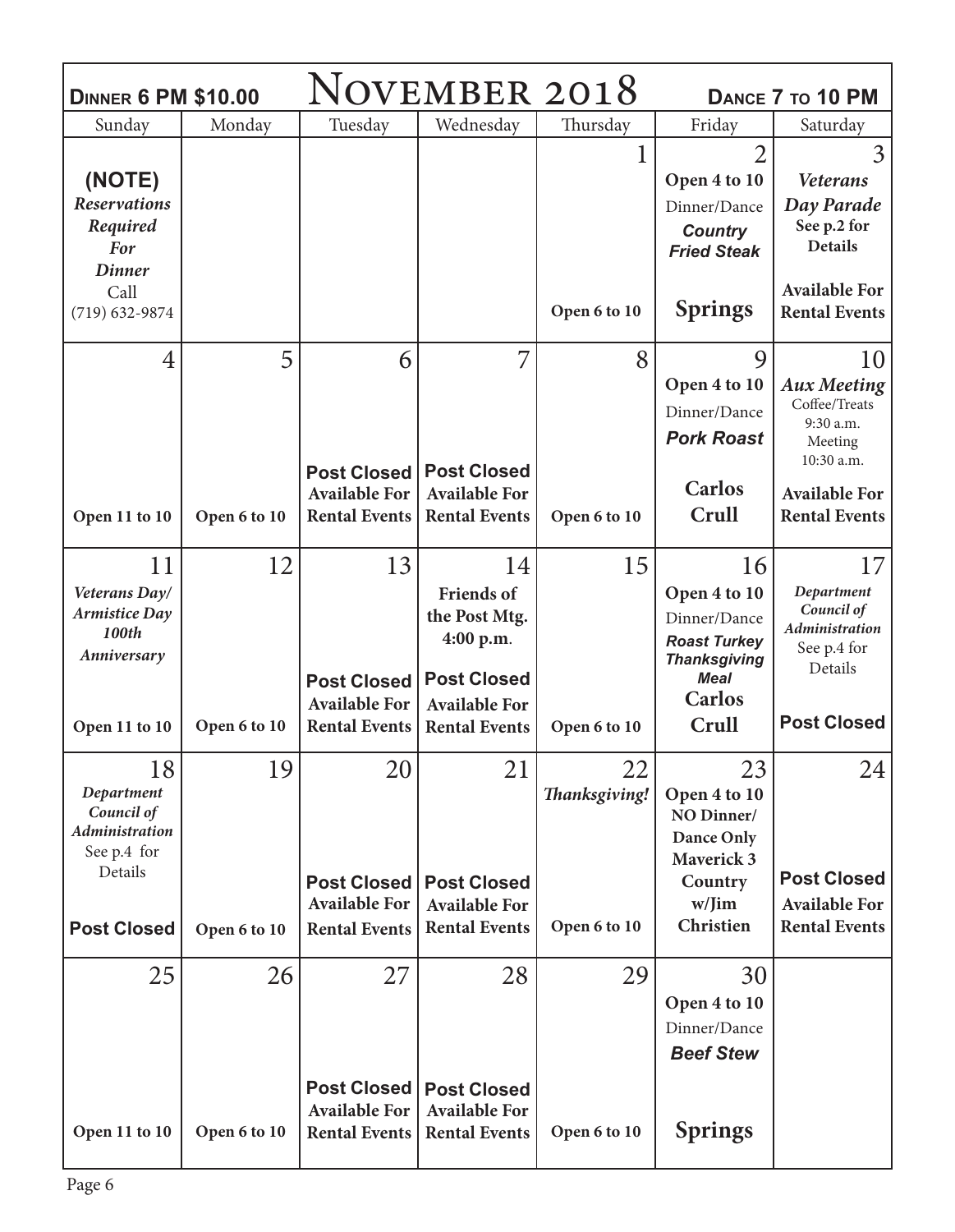| <b>DINNER 6 PM \$10.00</b>                                                     |                                                                             |                                                                                      | DECEMBER 2018                                                                                                               |                    |                                                                                                                       | DANCE 7 TO 10 PM                                                                                                               |
|--------------------------------------------------------------------------------|-----------------------------------------------------------------------------|--------------------------------------------------------------------------------------|-----------------------------------------------------------------------------------------------------------------------------|--------------------|-----------------------------------------------------------------------------------------------------------------------|--------------------------------------------------------------------------------------------------------------------------------|
| Sunday                                                                         | Monday                                                                      | Tuesday                                                                              | Wednesday                                                                                                                   | Thursday           | Friday                                                                                                                | Saturday                                                                                                                       |
| (NOTE)<br><b>Reservations</b><br>Required<br>For<br><b>Dinner</b>              |                                                                             |                                                                                      |                                                                                                                             |                    |                                                                                                                       | <b>Post Meeting</b><br>Coffee 8:00 a.m.<br>Meeting 9:00 a.m.                                                                   |
| Call<br>$(719) 632 - 9874$                                                     |                                                                             |                                                                                      |                                                                                                                             |                    |                                                                                                                       | <b>Available For</b><br><b>Rental Events</b>                                                                                   |
| $\overline{2}$<br>Open 11 to 10                                                | 3<br>Open 6 to 10                                                           | $\overline{4}$<br><b>Post Closed</b><br><b>Available For</b><br><b>Rental Events</b> | 5<br><b>Post Closed</b><br><b>Available For</b><br><b>Rental Events</b>                                                     | 6<br>Open 6 to 10  | 7<br>Open 4 to 10<br>Dinner/Dance<br><b>Meatloaf</b><br><b>Dinner</b><br><b>Springs</b><br><b>Pearl Harbor</b>        | 8<br><b>Aux Meeting</b><br>Coffee/Treats<br>9:30 a.m.<br>Meeting<br>10:30 a.m.<br><b>Available For</b><br><b>Rental Events</b> |
|                                                                                |                                                                             |                                                                                      |                                                                                                                             |                    | Day                                                                                                                   |                                                                                                                                |
| 9<br>Post &<br>Auxiliary<br>Eggnog<br>Reception<br>$1-3 p.m.$<br>Open 11 to 10 | 10<br>Open 6 to 10                                                          | 11<br><b>Post Closed</b><br><b>Available For</b><br><b>Rental Events</b>             | 12<br><b>Friends</b> of<br>the Post Mtg.<br>4:00 p.m.<br><b>Post Closed</b><br><b>Available For</b><br><b>Rental Events</b> | 13<br>Open 6 to 10 | 14<br>Open 4 to 10<br>Dinner/Dance<br><b>Baked Ham</b><br><b>Christmas</b><br><b>Dinner</b><br><b>Carlos</b><br>Crull | 15<br><b>Post Closed</b><br><b>Available For</b><br><b>Rental Events</b>                                                       |
| 16<br>Open 11 to 10                                                            | 17<br>Open 6 to 10                                                          | 18<br><b>Post Closed</b><br><b>Available For</b><br><b>Rental Events</b>             | 19<br><b>Post Closed</b><br><b>Available For</b><br><b>Rental Events</b>                                                    | 20<br>Open 6 to 10 | 21<br><b>Post Closed</b><br>Happy<br>Holidays!!                                                                       | 22<br><b>Post Closed</b><br><b>Available For</b><br><b>Rental Events</b>                                                       |
| 23/30                                                                          | 24/31<br>New<br>Year's Eve<br><b>Celebration</b><br>See p. 5 for<br>Details | 25<br>Merry<br>Christmas!!<br><b>Post Closed</b><br><b>Available For</b>             | 26<br><b>Post Closed</b><br><b>Available For</b>                                                                            | 27                 | 28<br><b>Post Closed</b><br>Happy<br>Holidays!!                                                                       | 29<br><b>Post Closed</b><br><b>Available For</b>                                                                               |
| Open 11 to 10                                                                  | Open 6 to 10                                                                | <b>Rental Events</b>                                                                 | <b>Rental Events</b>                                                                                                        | Open 6 to 10       |                                                                                                                       | <b>Rental Events</b>                                                                                                           |